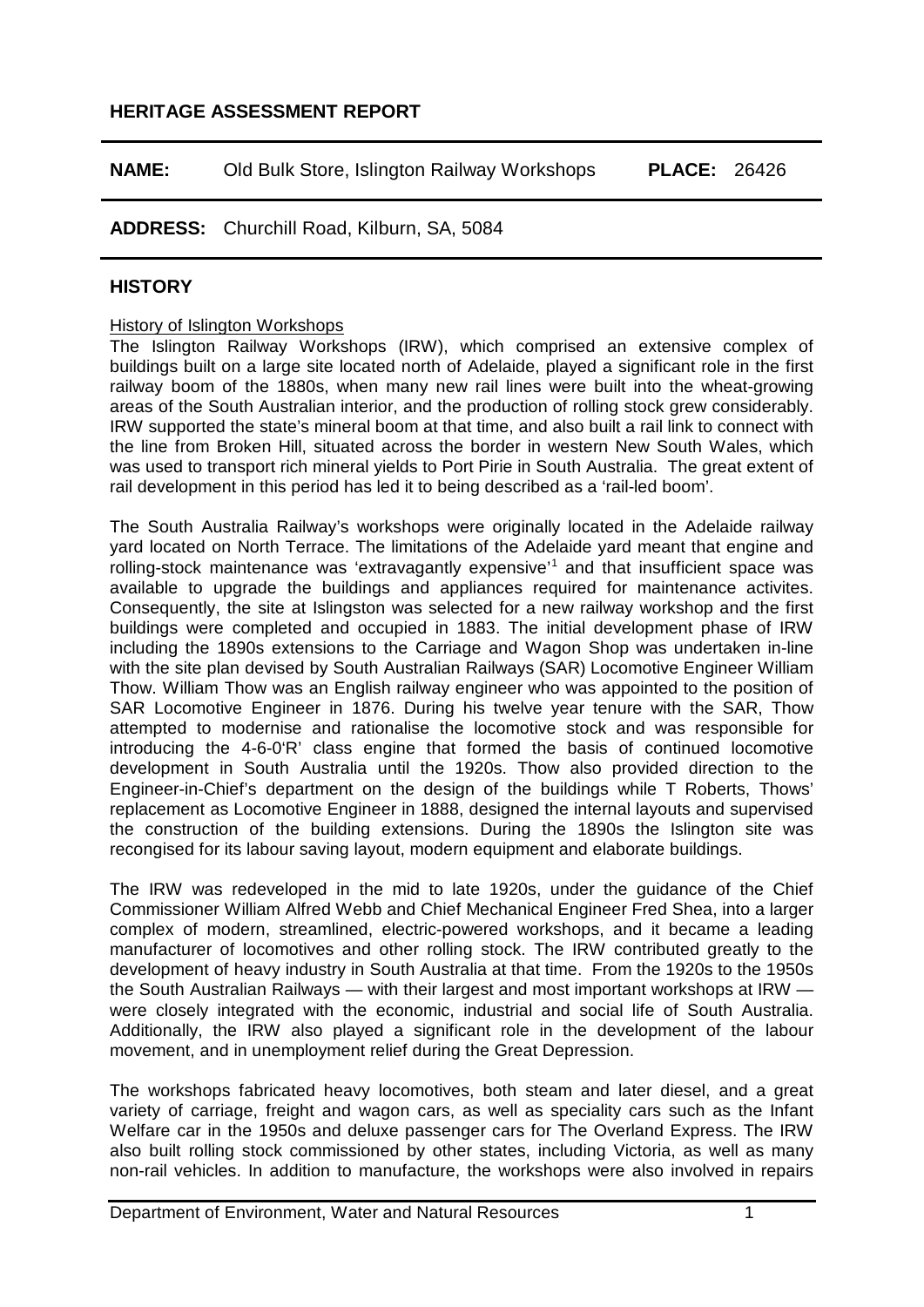and maintenance. In 2017, IRW continue to be used for railway purposes, albeit with a large portion of the site to the North and South redeveloped as a retail precinct.

## History of the 'Old Bulk Store'

The structure known as the Old Bulk Store is a remnant of a much larger building, constructed in stages between 1883 and 1899 as the Carriage and Wagon Shop. The section now known as the Old Bulk Store was completed in 1892. This phase saw the establishment of a major engineering complex for the manufacture and repair of locomotives and other rolling stock for South Australia, as part of the overall development of the railways in the state.

As a consequence of the 1920s redevelopment, a large portion of the Carriage and Wagon Shop including the central gable was demolished. However, the building continued to contribute to the manufacturing efforts of the IRW. It did so by providing storage for materials used in the fabrication of items for the railways in South Australia and for other states and for the manufacture of armoured vehicles and other products during World War 2. In this manner it supported the general development of heavy industry in South Australia throughout the twentieth century.

The Old Bulk Store is one of several large structures constructed in the establishment phase of the IRW in the late nineteenth century, and has superior architectural detailing to other early buildings.

# **Chronology**

| 1851:    | Plans to create a State-owned railway in South Australia.                                      |  |  |  |  |  |
|----------|------------------------------------------------------------------------------------------------|--|--|--|--|--|
| 1860s:   | Mining of copper ore in South Australia.                                                       |  |  |  |  |  |
| 1878:    | Three tenders were opened on Tuesday at the office of the Engineer-in-Chief                    |  |  |  |  |  |
|          | for the galvanized iron sheds to be erected at Islington for the new railway                   |  |  |  |  |  |
|          | rolling-stock expected from New Zealand.                                                       |  |  |  |  |  |
| 1878:    | New carriage shed and workshops to be built at Islington, including                            |  |  |  |  |  |
|          | workmen's cottages.                                                                            |  |  |  |  |  |
| 1882:    | Architectural plan for 'Carriage and Wagon Works' at Islington, stamped Chief                  |  |  |  |  |  |
|          | Engineers Office, South Australia.                                                             |  |  |  |  |  |
| 1883:    | New railway workshops built at Islington. Layout designed by South                             |  |  |  |  |  |
|          | Australian Railways (SAR) Locomotive Engineer William Thow.                                    |  |  |  |  |  |
| 1888:    | On-going debate regarding moving all manufacture of railway stock to be<br>moved to Islington. |  |  |  |  |  |
| 1890:    | The nation-wide Maritime Strike commences in Adelaide and involves                             |  |  |  |  |  |
|          | transport workers.                                                                             |  |  |  |  |  |
| 1891:    | Completion of the transfer of all machinery and workers from the North                         |  |  |  |  |  |
|          | Adelaide Locomotive Workshops to new workshops at Islington.                                   |  |  |  |  |  |
| 1892:    | <b>Construction of carriage and wagon shops</b>                                                |  |  |  |  |  |
| 1920s:   | <b>Building converted to bulk store</b>                                                        |  |  |  |  |  |
| 1922:    | W A Webb is appointed Chief Commissioner of the South Australian                               |  |  |  |  |  |
|          | Railways. Webb introduces radical new operating practices based on                             |  |  |  |  |  |
|          | modernisation and efficiency and appoints Frederick Shea as Chief                              |  |  |  |  |  |
|          | Mechanical Engineer.                                                                           |  |  |  |  |  |
| 1924:    | 1924: Demolition of old buildings and construction commences of the new                        |  |  |  |  |  |
|          | workshops at Islington.                                                                        |  |  |  |  |  |
| 1927:    | 1927: Completion of the newly remodelled workshops at Islington.                               |  |  |  |  |  |
| 1930:    | 1930: W A Webb resigns and returns to the United States.                                       |  |  |  |  |  |
| 1940-45: | 1940-45: Islington Workshops are used as a munitions factory. One source                       |  |  |  |  |  |
|          | claims that during this time, 'Islington railway workshops became possibly the                 |  |  |  |  |  |
|          | finest industrial machine shop in Australia'.                                                  |  |  |  |  |  |
| 1949:    | 1949: First diesel cars introduced by South Australian Railways.                               |  |  |  |  |  |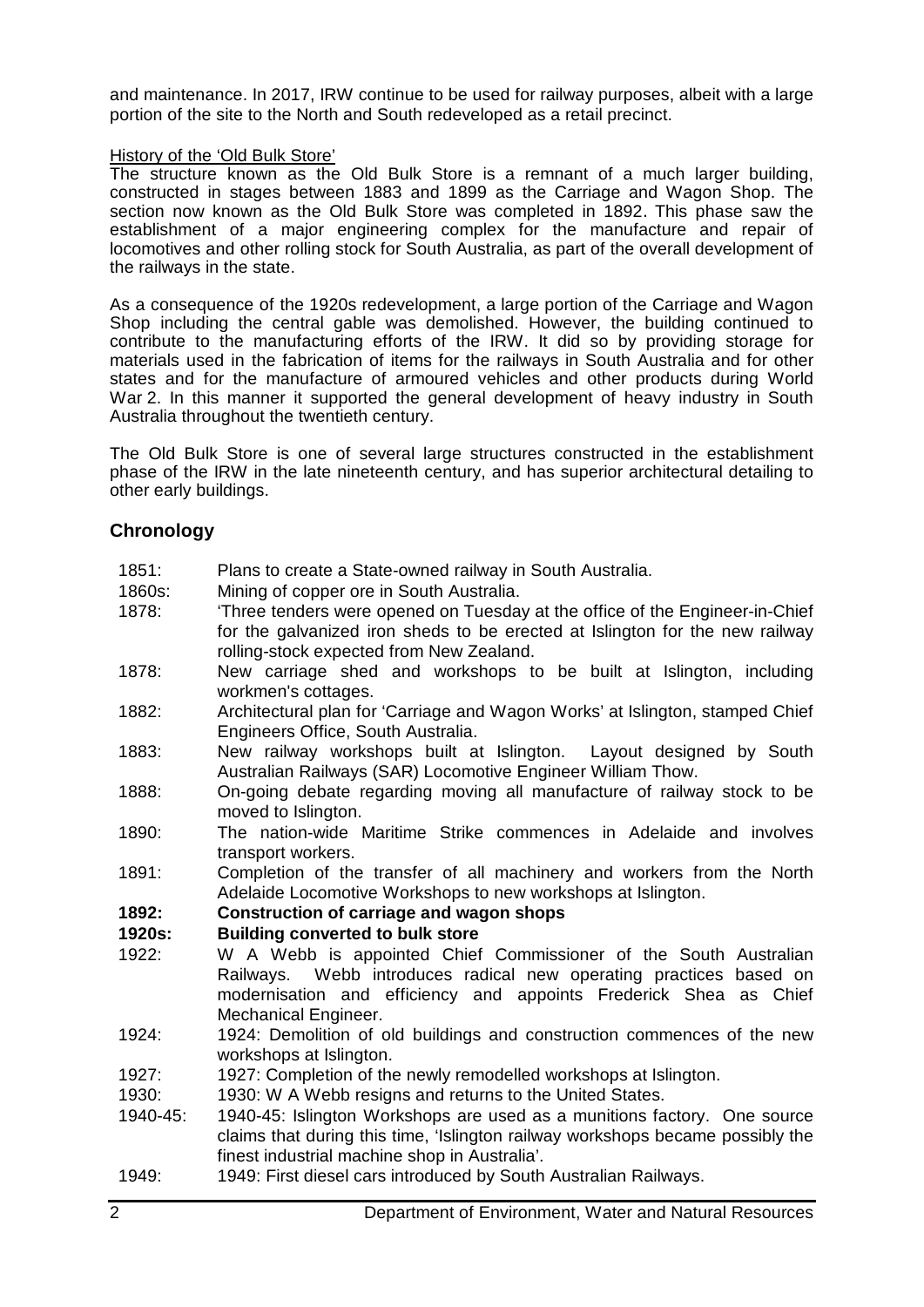- 1951: 1951: New diesel engine built at Islington is part of a parade in Adelaide to celebrate the jubilee of Federation.
- 1954: 1954: Centenary of the South Australian Railways.
- 1962-74: 1962-74: The 'SAR closed approximately ninety stations and sidings to goods traffic and reduced maintenance on several lines'.<sup>2</sup>

# **DESCRIPTION**

The Old Bulk Store, formerly Carriage and Wagon Shop extension (1892), Store (No 220) located in the Islington Railway Workshops were constructed in 1892 as a part of the Thow layout for the Islington works. The Old Bulk Store, in addition to the Electrical Shop (No 200) (SHP10709) is all that remains of the Carriage and Wagon Shop and its extensions built during the 1890s. The central part of these buildings were demolished as part of Webb's redevelopment of the Islington Works during the 1920s.

The Old Bulk Store is composed of two parallel bays oriented approximately east-west. The building is constructed from coursed, squared bluestone, red brick quoins decorated with bluestone insets and corrugated iron gable roofs with rectilinear louvre timber ventilators on both ridge-lines.

The southern and northern elevations of the building feature ornamented red brick parapet walls and pilasters. The cornice under each parapet wall is decorated with ogee-shaped sandstone dentils and decorative red-brick work. The northern and southern elevations also contain six arched double-doorways that enabled rolling stock to access and pass through the building. Tracks are still extant on the northern side of the building, second door from the west. Each arch is constructed from red brick and features a sandstone keystone. The doors and door frames are timber, with cast iron hardware. Five-paned, painted, timber framed mullion windows were incorporated into the arched section of each door. At some point during the life of the building smaller doors enabling pedestrian access were inserted into some of the carriage doors. In addition, some of the windows and doors have been replaced or covered with sheets of corrugated galvanised iron.

The eastern and western elevations each incorporate two gables. The western elevation dates from the original construction of the building in 1892 and is highly decorated, while the eastern elevation was infilled due to the demolition of much of the building when the site was remodelled in the 1920s. The infill wall is a mix of steel and reinforced concrete in construction and has been rendered externally with a pebble-dash finish.

The western elevation is arranged symmetrically into two bays. Each bay consists of a gable, a central arched double door, and two pairs of arched windows. Each gable is detailed with decorative red-bricks and sandstone dentils and contains a central arched mullion window. The arch is constructed from decorative red-bricks and a carved ogeeshaped sandstone keystone. The cornice is the same as the northern and southern elevations. The door and paired window arches are constructed from red-brick and include sandstone keystones. A decorative red-brick string course is stepped above each door and is continued along the width of the wall. 'SAR' and '1882' are respectively carved into decorative sandstone blocks laid within the stonework above and to the sides of each set of doors. A sandstone sill is included under each paired window unit and is supported with four blocks of cavetto-shaped sandstone.

# **ASSESSMENT OF HERITAGE SIGNIFICANCE**

## **Statement of Heritage Significance:**

The structure known as the Old Bulk Store is a remnant of a much larger building, constructed in stages between 1883 and 1899 as the Carriage and Wagon Shop. The section now known as the Old Bulk Store was completed in 1892. It is only one of two surviving remnants of the much larger Carriage and Wagon Shop, used for the construction of rolling stock. The Old Bulk store is significant for a number of reasons. As part of the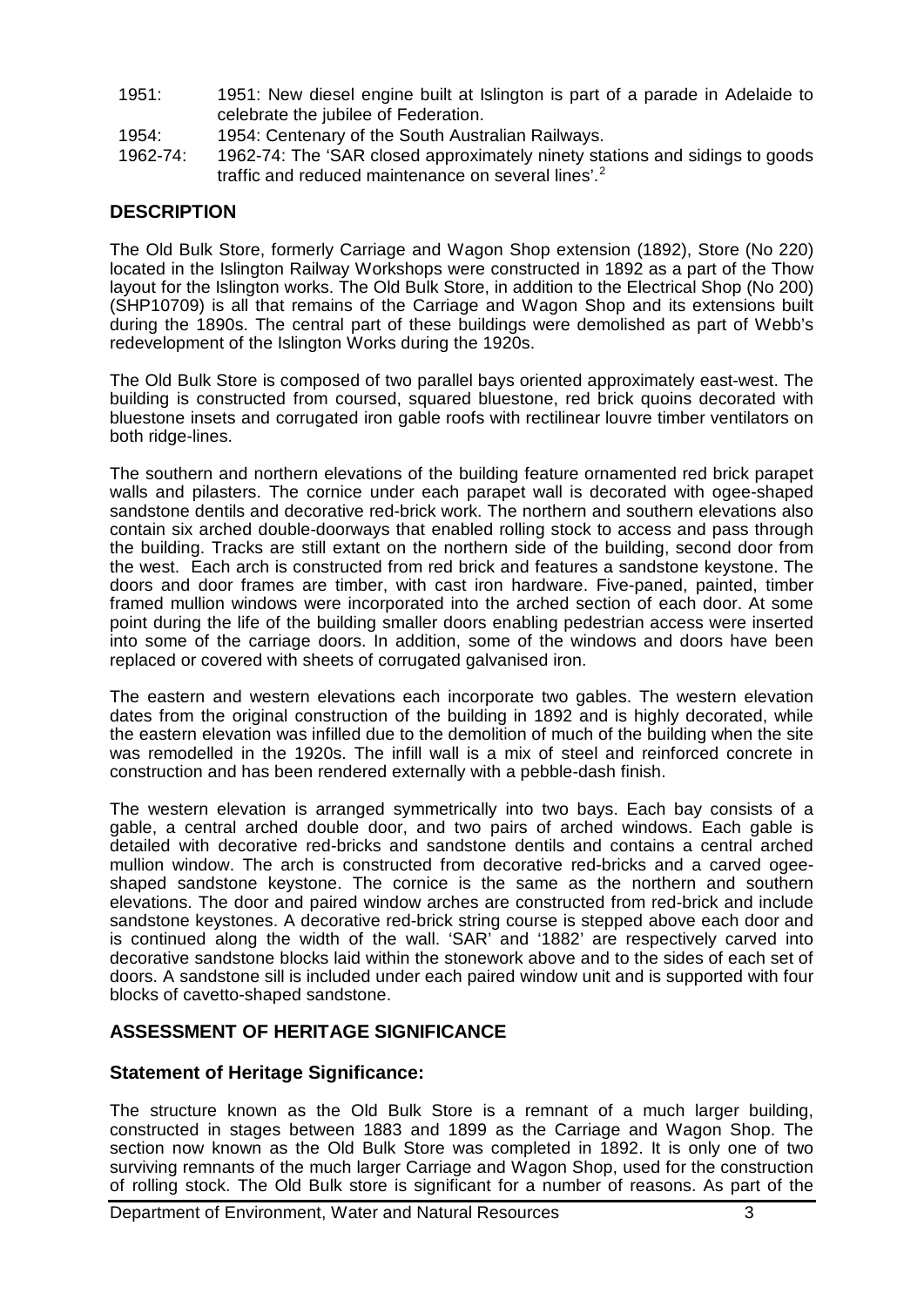building where rolling stock was constructed in the late nineteenth and early twentieth centuries, it has close associations with the operation and development of the railways at that time, and with the State's first effort to modernise and improve railway carriage and wagon maintenance.

The Old Bulk Store is an outstanding representative of a railway Goods Shed, being one of the largest and most elaborately detailed examples built in South Australia during the nineteenth century. Despite large sections of the building being demolished in the 1920s, three elevations demonstrate a high degree of formal aesthetic architectural accomplishment, with the detailing retaining a high degree of integrity. Further, the building is associated with the work of SAR Locomotive Engineer William Thow in the 1880s. The Old Bulk Store illustrates Thow's ambition to improve the construction and maintenance of rolling stock by streamlining and modernising manufacturing proccesses. This association enabled the rail-led boom in the nineteenth century and enabled Islington to become a significant industrial site in South Australia in the twentieth century.

# **Comparability / Rarity / Representation:**

The Old Bulk Store was initially constructed as an extension to the Carriage and Wagon Shop at IRW. Consequently, it has had two main railway functions - manufacturing and storage.

There are a number of places at IRW that have been listed on the State Heritage Register that are representative of railway manufacturing in the late nineteenth century. They include:

- **Islington Railway Worshop Fabrication Shop SHP14686**
- **Islington Railway Workshop Electrical Shop SHP 10709**
- **Islington Railway Workshop Foundry SHP14688**
- **Islington Railway Workshop Fabrication Shop Annex SHP14687**

In addition, there are numerous late nineteenth century industrial buildings listed as State Heritage Places on the State Heritage Register. However, the Old Bulk Store is a rare example of an 1890s industrial building demonstrating a high degree of formal design quality. Of the State Heritage listed industrial buildings only seven have a similar quality of design and detailing as the Old Bulk Store. They Include:

- **Islington Railways Workshop Electrical Shop SHP10709**
- **Former Elder Smith & Co Wool Store SHP10946**
- **Offices former Grenfell Street Mail Exchange former Warehouse SHP0958**
- **The Gallerie Shopping Centre (façade) former G&R Willis Warehouse SHP13365**
- **Brompton Gas Works SHP11823**
- **Former Megaw and Hoggs Auction Rooms former Warehouse SHP13591**
- **Office former Menz Biscuit Factory SHP10816**

The other function of the Old Bulk Store is as a railway storage or Goods Shed. Currently, there are at least 15 Goods Sheds that are of State significance and are listed either in conjunction with Railway Stations or Complexes or are listed individually. Typical examples include:

- **Balaklava Railway Station Complex SHP12942**
- **Gawler Railway Station Complex SHP10379**
- **Goolwa Railway Goods Shed SHP11176**
- **Hawker Railway Complex SHP10998**
- **Hoyleton Tramway Goods Shed SHP12692**
- **Manoora Railway Station and Yard SHP12377**
- **Merildin Railway Station and Yard SHP12376**
- **Museum (former Oodnadatta Railway Complex) SHP11527**
- **Riverton Railway Station and buildings SHP10097**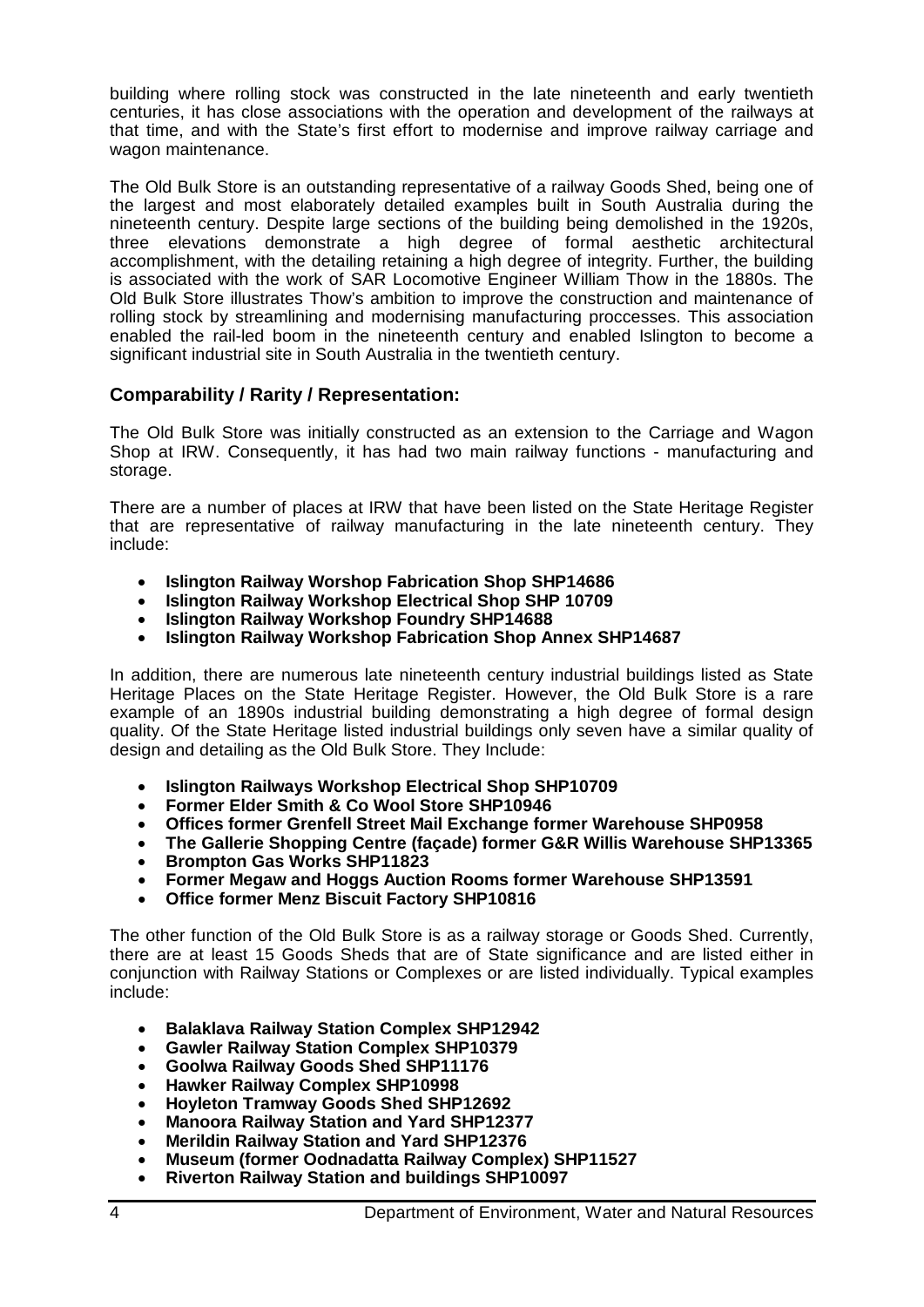- **Strathalbyn Railway Complex SHP14088**
- **Tantanoola Railway Station and Goods Shed SHP14605**
- **Victor Harbor Railway Station Historic Site SHP11730**

The listed nineteenth century railway Goods Sheds are primarily gabled although some are barrel vaulted and are constructed from masonry with brick dressings or corrugated galvanised iron or timber. In keeping with their utilitarian function the Goods Sheds are unornamented or very simply ornamented buildings. In comparison architecturally, the Old Bulk Store is an outstanding representative of a Good Shed.

## **Assessment against Criteria (Under Section 16 of the** *Heritage Places Act 1993***):**

### **(a) it demonstrates important aspects of the evolution or pattern of the state's history.**

In considering this criterion, I have had regard to the *Guidelines for State Heritage Places*, that note:

*The place should be closely associated with events, developments or cultural phases which have played a significant part in South Australian history. Ideally it should demonstrate those associations in its fabric.*

*Places will not normally be considered under this criterion if they are of a class of things that are commonplace, or frequently replicated across the State, places associated with events of interest only to a small number of people, places associated with developments of little significance, or places only reputed to have been the scene of an event which has left no trace or which lacks substantial evidence.*

Constructed in 1892, the Old Bulk Store is a significant remnant of a much larger nineteenth century building, which initially operated as the Carriage and Wagon Shop for constructing rolling stock. The Old Bulk Store demonstrates the fundamental role that the Islington Workshop played in the development of the railways in the late nineteenth and early twentieth centuries because it reveals the State's first effort to modernise and improve railway carriage and wagon maintenance (and later construction) in South Australia. It does so through both the scale of the building and the organisation of maintenance and construction facilities specifically for rolling stock. This enabled the rail-led boom in the nineteenth century and contributed towards Islington becoming a significant industrial site in South Australia in the twentieth century.

Other parts of the Islington Railway Workshop that are State-heritage listed are:

- **Front Fence, adjacent to Chief Mechanical Engineer's Office, Islington Railway Workshops SHP26389**
- **Islington Railway Workshops Apprentice School SHP10708**
- **Islington Railway Workshops Chief Mechanical Engineer's Office SHP14685**
- **Islington Railway Workshops Fabrication Shop SHP14686**
- **Islington Railway Workshops Electrical Shop SHP10709**
- **Time Office/Correspondence Room (Building 171), Islington Railway Workshops SHP26402**
- **Islington Railway Workshops Foundry SHP14688**
- **Islington Railway Workshops Fabrication Shop Annex SHP14687**

The majority of places listed at Islington include the same Statement of significance (SAHR) taken from the Donovan & Associates (1992) *Railway Heritage of South* Australia survey: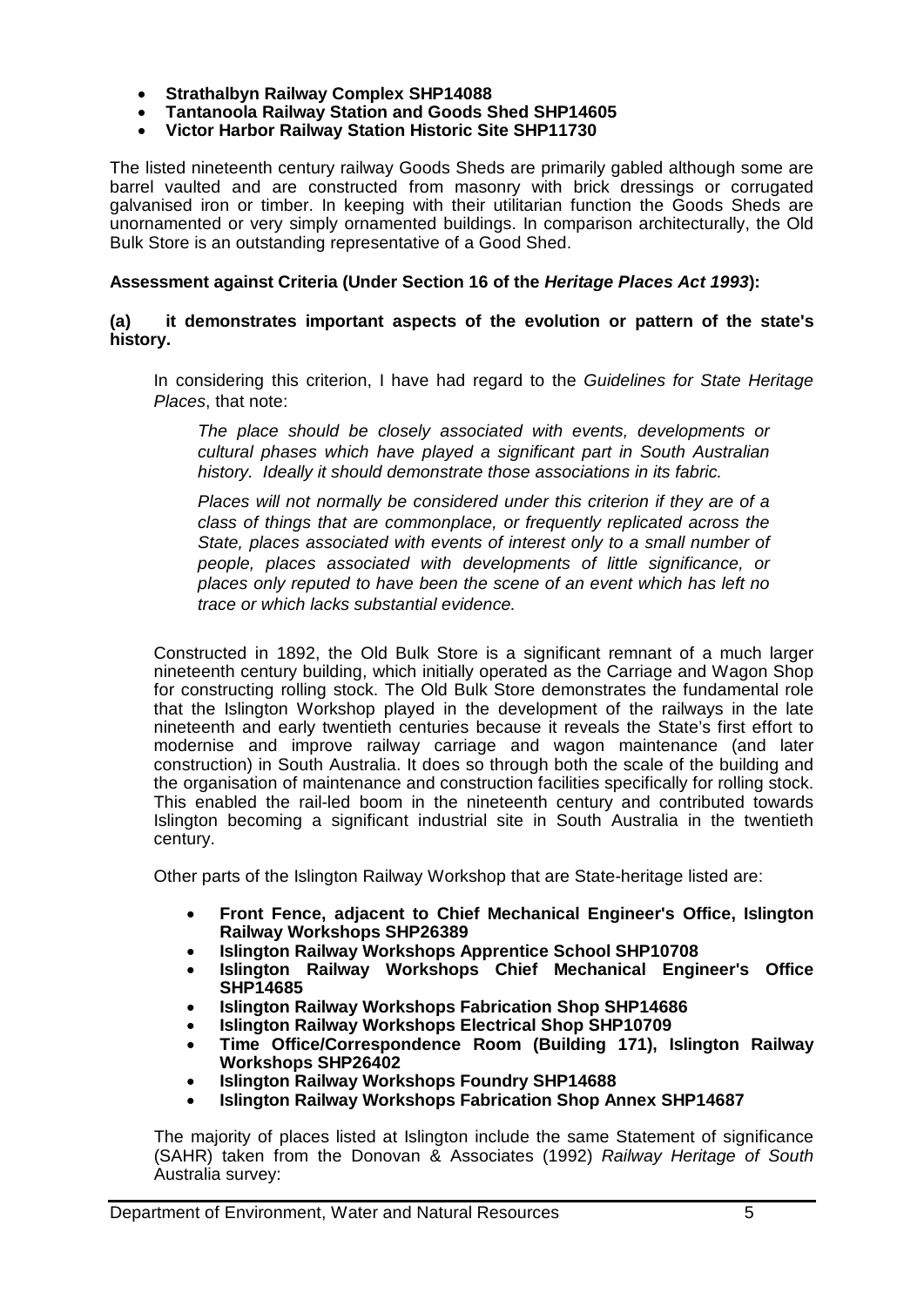*The South Australian railways were fundamental to the history and development of South Australia. After their establishment in 1891, these workshops played a fundamental role in the operation and development of the railways. Also, at the time of its establishment in 1891 and after its rejuvenation in 1925-27, this complex was amongst the most significant industrial complexes in South Australia and responsible for the production of large and complicated machinery. The workshops played a particularly important role in producing war materials during World War II. The alterations to the complex from time to time reflected those affecting the railways generally.*

The Old Bulk Store, from its early life as a part of the Carriage and Wagon Shop and later as a store, made a significant contribution to the ongoing development and operation of railways in South Australia. The Old Bulk Store together with the Electrical Shop (Bld 200) (SHP10709) represent the only surviving parts of the Carriage and Wagon Shop. The two buildings are located at the extremities of what was the Carriage and Wagon Shop and succicnctly illustrate the larger building's original scale. The Carriage and Wagon Shop was built during the site's original phase of development and was essential in achieving the State's first effort to modernise and improve railway carriage and wagon maintenance and later construction in South Australia.

This place **fulfills** this criterion.

#### **(b) it has rare, uncommon or endangered qualities that are of cultural significance.**

In considering this criterion, I have had regard to the *Guidelines for State Heritage Places*, that note:

*The place should demonstrate a way of life, social custom, industrial process or land use which is no longer practised, is in danger of being lost, or is of exceptional interest. This encompasses both places which were always rare, and places which have become scarce through subsequent loss or destruction.*

*Places will not normally be considered under this criterion if their rarity is merely local, or if they appear rare only because research has not been done elsewhere, or if their distinguishing characteristics have been degraded or compromised, or if they are at present common and simply believed to be in danger of becoming rare in future.*

The remnant of the the Carriage and Wagon Shop that is now known as the Old Bulk Store, is a representative of the manufacturing capabilities undertaken at the Islington Railway Worshop. However, there are several buildings already listed as State Heritage Places at the Islington Railway Workshop that also illustrate that use. They include:

- **Islington Railway Worshop Fabrication Shop SHP14686**
- **Islington Railway Workshop Electrical Shop SHP 10709**
- **Islington Railway Workshop Foundry SHP14688**
- **Islington Railway Workshop Fabrication Shop Annex SHP14687**

As a storage shed the Old Bulk Store does not demonstrate a way of life, social custom, industrial process or land use that is rare, uncommon or endangered. The South Australian Heritage Register includes at least 15 Goods Sheds that are of State significance and are listed either in conjunction with Railway Stations or Complexes or are listed individually. The Old Bulk Store is firmly categorised against criterion (d) as containing much of its original material and is therefore an outstanding representation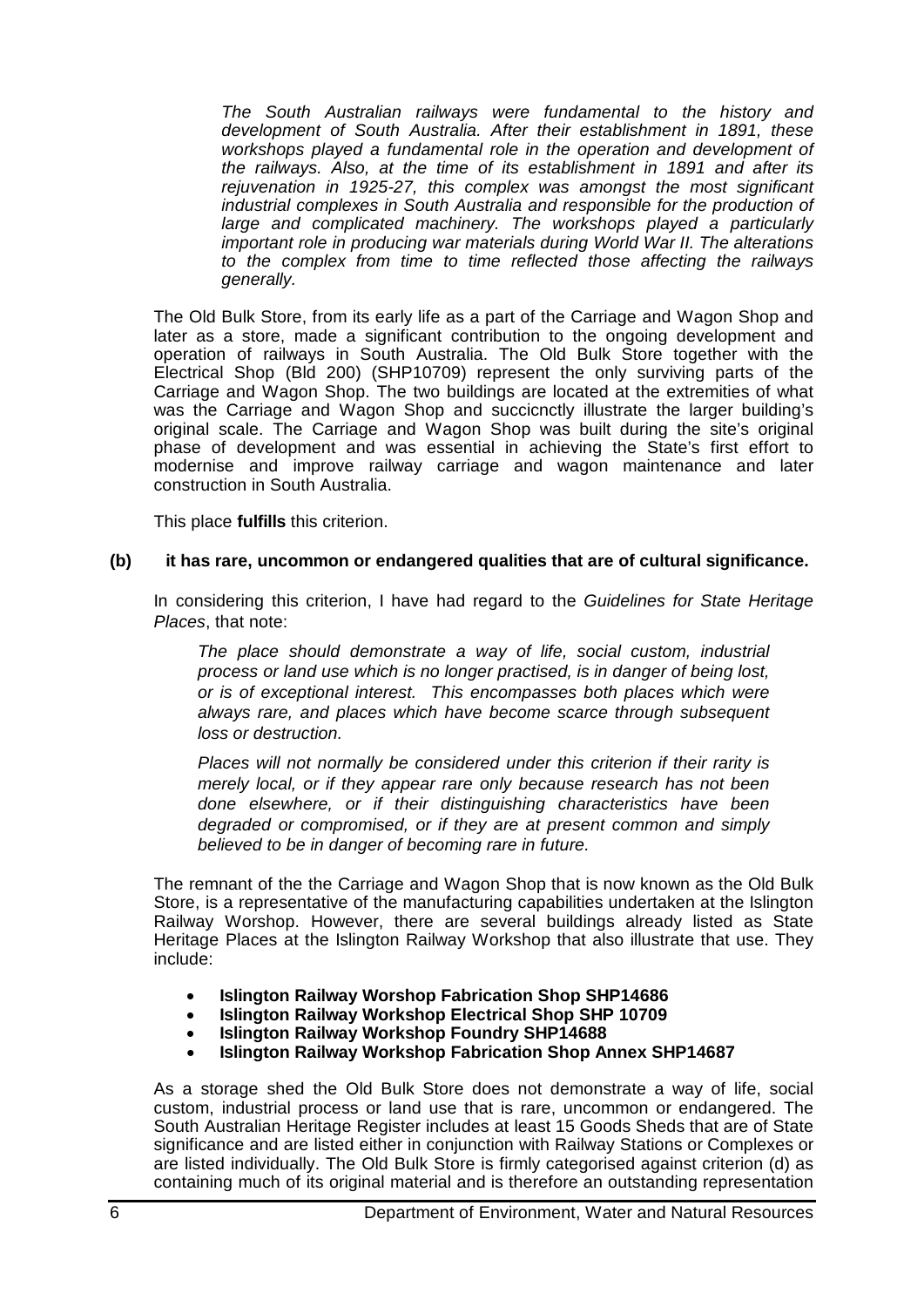of its class. Its rarity lies in its original architectural detail and its high level of design as outlined under criterion (d) and (e).

The place does **not** fulfil this criterion.

## **(c) it may yield information that will contribute to an understanding of the state's history, including its natural history.**

In considering this criterion, I have had regard to the *Guidelines for State Heritage Places*, that note:

*The place should provide, or demonstrate a likelihood of providing, information that will contribute significantly to our knowledge of the past. The information should be inherent in the fabric of the place. The place may be a standing structure, an archaeological deposit or a geological site.*

*Places will not normally be considered under this criterion simply because they are believed to contain archaeological or palaeontological deposits. There must be good reasons to suppose the site is of value for research, and that useful information will emerge. A place that will yield the same information as many other places, or information that could be obtained as readily from documentary sources, may not be eligible.*

There is no evidence to suggest that the Old Bulk Store could yield information that contributes to the history of the State, that is not currently visible or available through documentary evidence available at State Records of South Australia, the State Library of South Australia and the National Library of Australia.

The place does not **fulfil** this criterion.

## **(d) it is an outstanding representative of a particular class of places of cultural significance.**

In considering this criterion, I have had regard to the *Guidelines for State Heritage Places*, that note:

*The place should be capable of providing understanding of the category of places which it represents. It should be typical of a wider range of such places, and in a good state of integrity, that is, still faithfully presenting its historical message.*

*Places will not be considered simply because they are members of a class, they must be both notable examples and well-preserved. Places will be excluded if their characteristics do not clearly typify the class, or if they were very like many other places, or if their representative qualities had been degraded or lost. However, places will not be excluded from the Register merely because other similar places are included.*

The Old Bulk Store is an outstanding representative of a Goods Shed in comparsion with similar railway buildings constructed in the late nineteenth century. Goods Sheds are significant for the storage of goods associated with the railway and were generally based upon a standard design that was replicated at each new station. The South Australian Heritage Register includes at least 15 Goods Sheds that are of State significance and are listed either in conjunction with Railway Stations, Complexes or listed individually. The listed nineteenth century railway Goods Sheds are primarily gabled although some are barrel vaulted and are constructed from masonry with brick dressings or corrugated galvanised iron or timber. The sheds also generally include a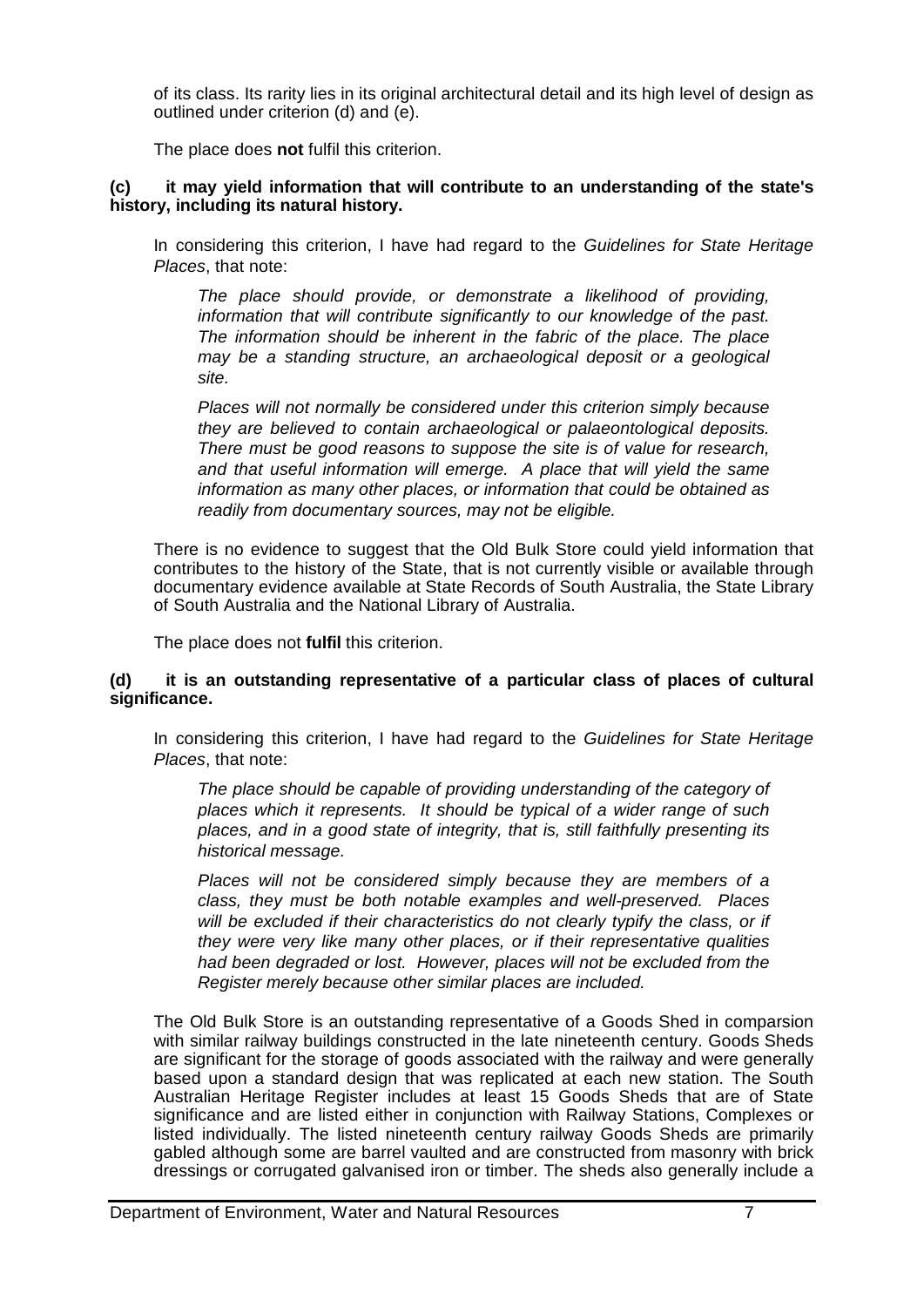large round-arch or circular ventilator in the gable. In keeping with their utilitarian function the Goods Sheds are unornamented or very simply ornamented buildings.

Typical examples of nineteenth century State-Heritage listed Railway Goods Sheds include:

- **Balaklava Railway Station Complex SHP12942**
- **Gawler Railway Station Complex SHP10379**
- **Goolwa Railway Goods Shed SHP11176**
- **Hawker Railway Complex SHP10998**
- **Hoyleton Tramway Goods Shed SHP12692**
- **Manoora Railway Station and Yard SHP12377**
- **Merildin Railway Station and Yard SHP12376**
- **Museum (former Oodnadatta Railway Complex) SHP11527**
- **Riverton Railway Station and buildings SHP10097**
- **Strathalbyn Railway Complex SHP14088**
- **Tantanoola Railway Station and Goods Shed SHP14605**
- **Victor Harbor Railway Station Historic Site SHP11730**

In comparison with the other State-Heritage listed railway Goods Sheds, the Old Bulk Store is an outstanding representative of its class as it is one of the largest and is notable in architectural detail. It boasts squared masonry construction, extensive classically-derived brick and sandstone dressings, and large round-arch mullion windows in the façade over the doorways.

The place **fulfils** this criterion.

#### **(e) it demonstrates a high degree of creative, aesthetic or technical accomplishment or is an outstanding representative of particular construction techniques or design characteristics.**

In considering this criterion, I have had regard to the *Guidelines for State Heritage Places*, that note:

*The place should show qualities of innovation or departure, beauty or formal design, or represent a new achievement of its time. Breakthroughs in technology or new developments in design would qualify, if the place clearly shows them. A high standard of design skill and originality is expected.*

*Places would not normally be considered under this criterion if their degree of achievement could not be demonstrated, or where their integrity was diminished so that the achievement, while documented, was no longer apparent in the place, or simply because they were the work of a designer who demonstrated innovation elsewhere.*

The Old Bulk Store is a rare example of an 1890s industrial building demonstrating a high degree of formal design quality. Despite substantial sections of the original building having been demolished, the surviving original elevations of the Old Bulk Store retain a high level of integrity and display a high degree of design and construction quality. At the time of its construction the building was recognised in the popular media for its elaborate, notable design qualities. Of the many types of nineteenth century industrial buildings currently listed on the State Heritage Register, only seven have a quality of design and detailing that compare with the Old Bulk Store. They include:

• **Islington Railways Workshop Electrical Shop SHP10709**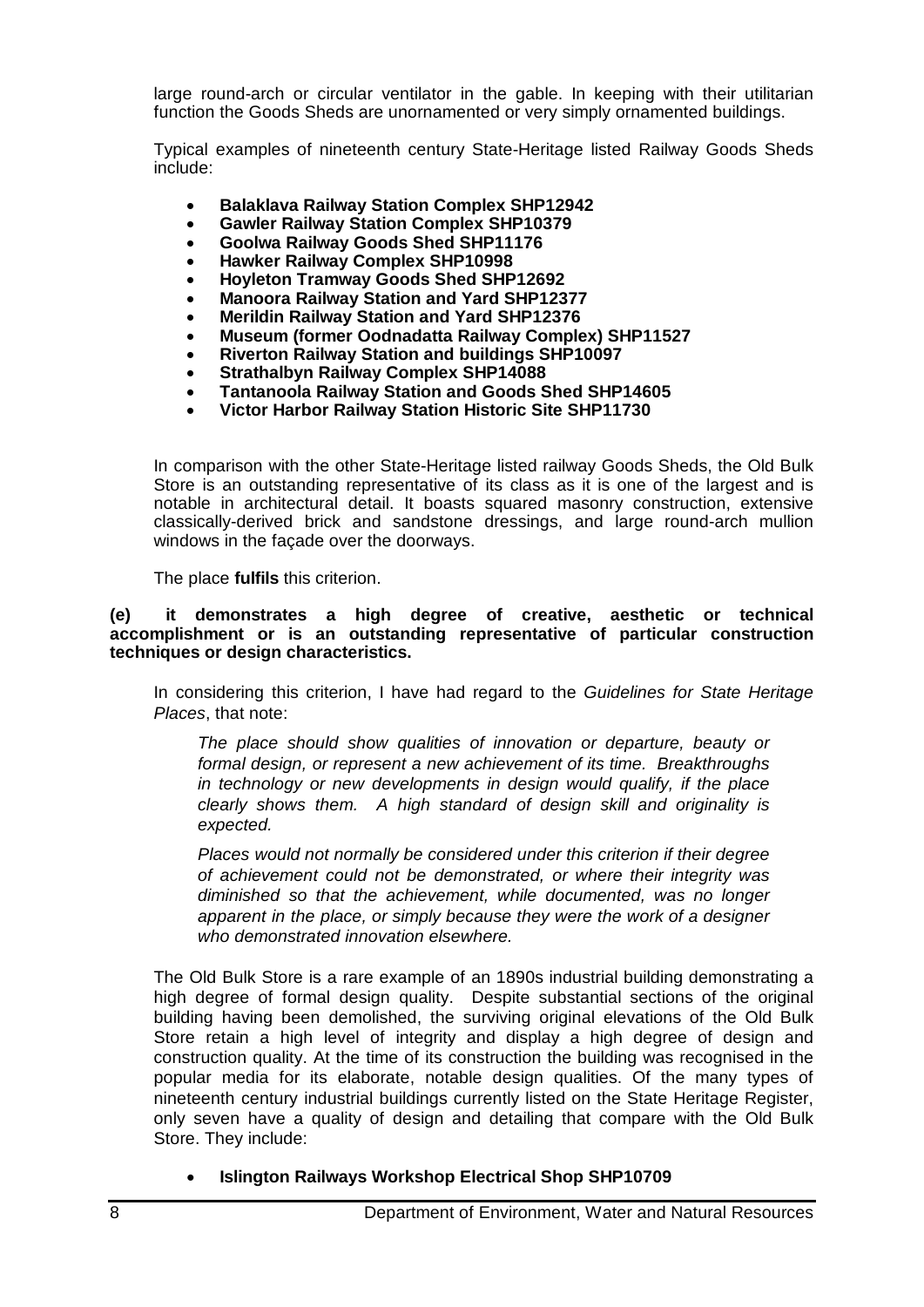- **Former Elder Smith & Co Wool Store SHP10946**
- **Offices former Grenfell Street Mail Exchange former Warehouse SHP0958**
- **The Gallerie Shopping Centre (façade) former G&R Willis Warehouse SHP13365**
- **Brompton Gas Works SHP11823**
- **Former Megaw and Hoggs Auction Rooms former Warehouse SHP13591**
- **Office former Menz Biscuit Factory SHP10816**

The Old Bulk Store is a classically-derived building constructed from coursed squared bluestone with red-brick quoins inset with bluestone blocks. Three of the four elevations - northern, southern and western date back to the time of original construction. The southern and nothern elevations are symetrically divided with redbrick pillasters inset with bluestone blocks. Arched double doors are set between the pilasters, the arches are constructed from decorative red-bricks, with sandstone keystones. Timber-framed mullion windows form the top portion of each arched-door. The southern and northern elevatons also feature red-brick parapet walls trimmed with decorative red-bricks and pilasters. The cornice is constructed from decorative-red brickwork and ogee-shaped sandstone dentils.

The western elevation is arranged symetrically and has two gables, each gable inserted with an arched, mullion window. Each arch is formed from decorative redbricks and a carved ogee-shaped sandstone keystone. The cornice is the same as the northern and southern elevations. A red-brick pilaster inset with bluestone blocks further visually divides the two bays. An arched double door is sited centrally in each bay and is flanked either side by a pair of arched timber framed mullion windows. The door and window arches are formed from decorative red-bricks and sandstone key stones. A decorate red-brickwork string course is stepped above each door and is continued along the width of the wall. 'SAR' and '1882' are respectively carved into decorative sandstone blocks laid within the stone work above and to the sides of each set of doors. A sandstone sill is included under each paired window unit and is supported with four blocks of cavetto-shaped sandstone.

The Old Bulk Store is the only building at the Islington Workshops featuring this level of extant architectural detailing. The Electrical Store (Bld 200) SHP10709 features the same detailing on its western and eastern elevations as the Old Bulk Store's northern and southern elevations. However, modifications to the Electrical Store have resulted in the loss of architectural details of a similar quality to those of the Old Bulk Store's elaborate western elevation.

The place **fulfils** this criterion.

## **(f) it has strong cultural or spiritual associations for the community or a group within it.**

In considering this criterion, I have had regard to the *Guidelines for State Heritage Places*, that note:

*The place should be one which the community or a significant cultural group have held in high regard for an extended period. This must be much stronger than people's normal attachment to their surroundings. The association may in some instances be in folklore rather than in reality.*

*Places will' not be considered if their associations are commonplace by nature, or of recent origin, or recognised only by a small number of people,*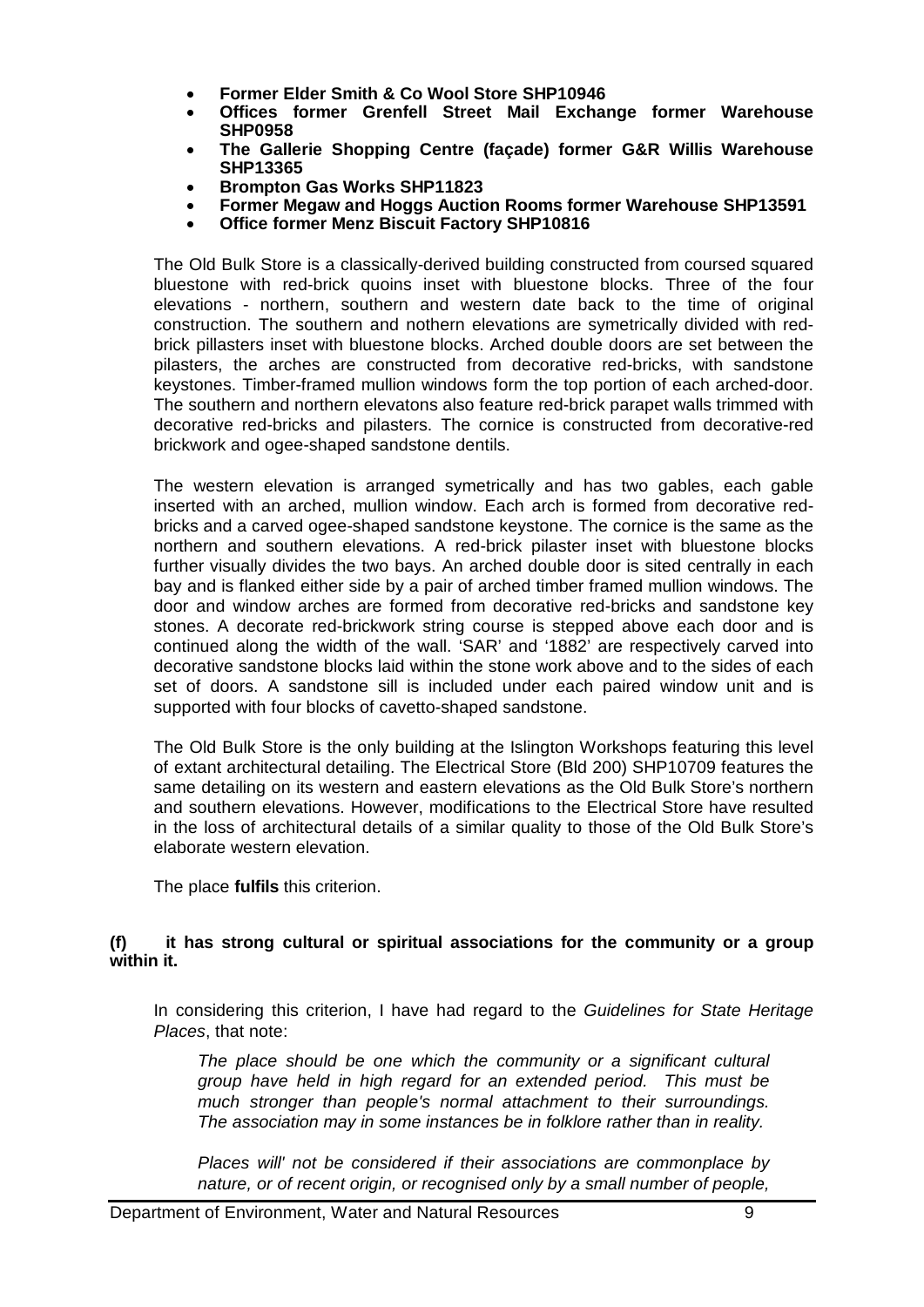*or not held very strongly, or held by a group not widely recognised, or cannot be demonstrated satisfactorily to others.*

The Islington Railway Workshop, as a site, is held in high regard by some groups and individuals within the community, especially those who either worked at Islington or who consider themselves to be 'train buffs'. However, the Old Bulk Store is not the best representation of community and worker associations at the Islington Railway Workshop. Conversely, there are a number of State Heritage Places at Islington that do readily represent community associations as those places were where the daily operations of the site and/or worklife of past SAR employees took place and include:

- **Islington Railway Workshops Apprentice School SHP10708**
- **Islington Railway Workshops Chief Mechanical Engineer's Office SHP1685**
- **Islington Railway Workshops Fabrication Shop SHP14686**
- **Islington Railway Workshops Electrical Shop SHP10709**
- **Islington Railway Workshops Foundry SHP14688**
- **Islington Railway Workshops Fabrication Shop Annex SHP14687**

There is no evidence to suggest that the Old Bulk Store has strong cultural or spiritual associations with a community or a group within it.

The place does **not** fulfil this criterion.

#### **(g) it has a special association with the life or work of a person or organisation or an event of historical importance.**

In considering this criterion, I have had regard to the *Guidelines for State Heritage Places*, that note:

*The place must have a close association with a person or group which played a significant part in past events, and that association should be demonstrated in the fabric of the place. The product of a creative person, or the workplace of a person whose contribution was in industry, would be more closely associated with the person's work than would his or her home. Most people are associated with many places in their lifetime, and it must be demonstrated why one place is more significant than others.*

*Places will not generally be considered under this criterion if they have only a brief, incidental or distant association, or if they are associated with persons or groups of little significance, or if they are associated with an event which has left no trace, or if a similar association could be claimed for many places, or if the association cannot be demonstrated. Generally the home or the grave of a notable person will not be entered in the Register unless it has some distinctive attribute, or there is no other physical evidence of the person's life or career in existence.*

The remnant of the Carriage and Wagon Shop, now known as the Old Bulk Store, was closely associated with the work of South Australian Railways (SAR) Locomotive Engineer William Thow. Thow was an English railway engineer who migrated to South Australia in 1876 to undertake the position of Locomotive Engineer with the SAR. He was responsible for identifying and bringing the need for a larger and more modern railway workshop facility to the attention of the Colonial Government. The Islington Railway Workshop is a direct consequence of Thow's actions. Thow was responsible for devising the intial layout of the site including the extensions that occurred in the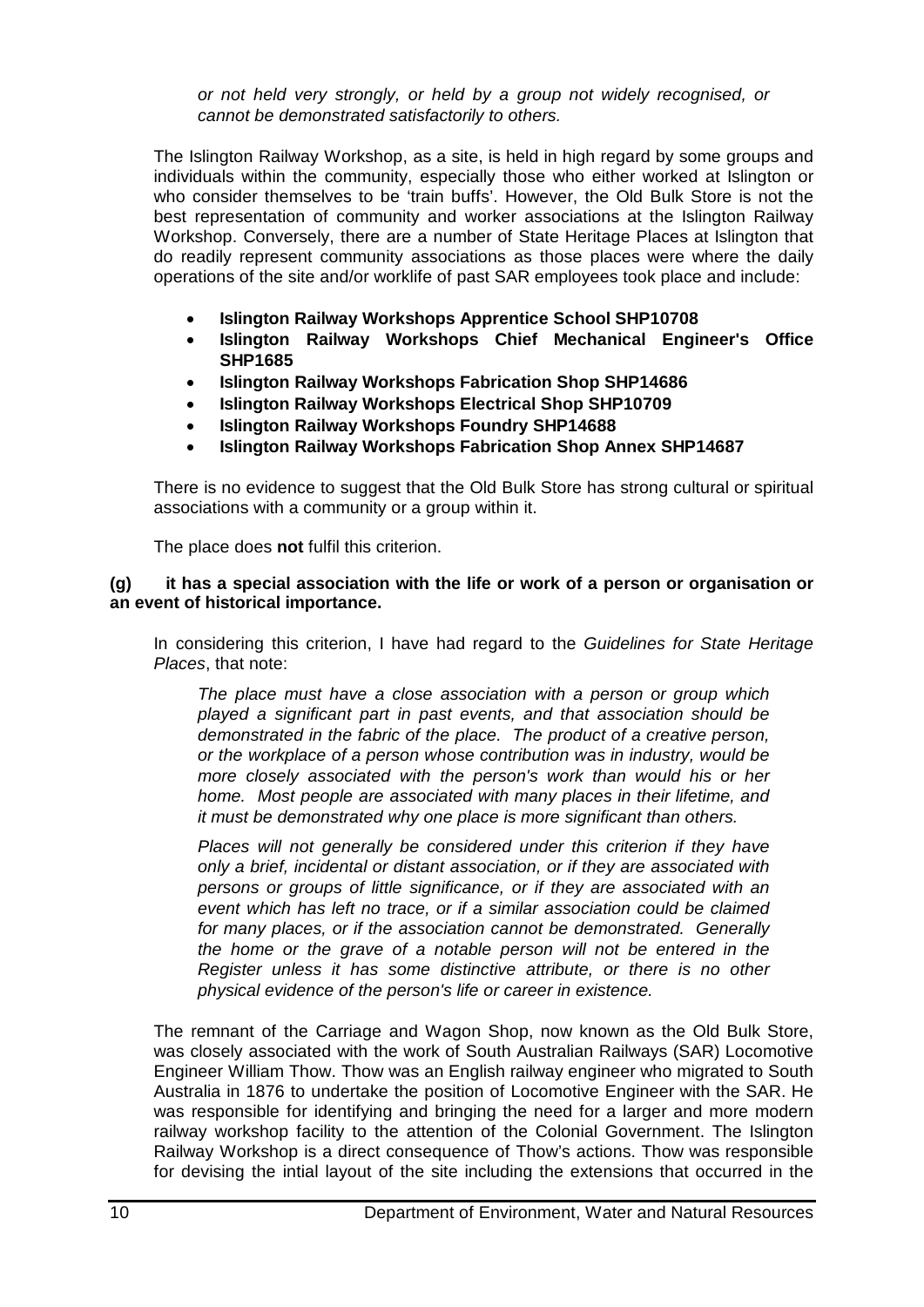early 1890s comprising the Old Bulk Store or Wagon and Carriage Shop as it was at that time. The layout was praised publicly, at the time, for its labour efficiencies. Thow's work for the SAR laid the foundation for 'continuing locomotive development in South Australia until the 1920s.'3 More widely, Thow is acknowledged as having an 'enormous influence' on locomotive development in Australia.

A number of State-heritage listed buildings at Islington can also claim this association, including:

- **Islington Railway Workshops Apprentice School SHP10708**
- **Islington Railway Workshops Chief Mechanical Engineer's Office SHP1685**
- **Islington Railway Workshops Fabrication Shop SHP14686**
- **Islington Railway Workshops Electrical Shop SHP10709**
- **Islington Railway Workshops Foundry SHP14688**
- **Islington Railway Workshops Fabrication Shop Annex SHP14687**

The Old Bulk Store is significant because it illustrates Thow's ambition to improve the construction and fitting of rolling stock in South Austalia by streamlining and modernising manufacturing processes in the late nineteenth century. While the State Heritage Places listed above also demonstrate Thow's improvement ambitions, each provides a different understanding of how Thow intended to achieve his aims. Specifically, the Old Bulk Store exemplifies Thow's intentions for wagon and carriage maintenance and construction. Only the Electrical Shop (SHP10709) has a similar claim as it too was once a part of the larger building that formed the Carriage and Wagon Shop. However, subsequent modifications to the Electrical Shop, during the twentieth century, has reduced the building's ability to readily illustrate the Carriage and Wagon Shop's functionality. In comparison, the remaining built fabric of the Old Bulk Store does readily illustrate that function. The Foundry (SHP14688) was located adjacent to the Old Bulk Store as the building was built to Thow's plans as the Carriage Paint Shop. The Apprentice School (SHP10708) and Chief Mechanical Engineer's Office (SHP1685) respectively provide understanding of Thow's intention for the adminstrative and educational functions at Islington. While both the Fabrication Shop (SHP14686) and Fabrication Shop Annex (SHP14687) specialised in the manufacturing and fitting of locomotives.

Thow's association with the Islington Railway Workshop and specifically the ability to maintain and construct rolling stock onsite at the Old Bulk Store, supported the rail-led boom in the nineteenth century and laid the foundations for Islington to become a significant industrial site in South Australia throughout the twentieth century.

This place **does** fulfil this criterion.

# **Extent of Listing / Significant Fabric / Curtilage:**

The extent of listing includes:

- Northern, southern and western facades, including original fabric and detailing and timber framed doors and windows.
- Rectilinear louvre timber ventilators on both ridge-lines.
- Metal trusses, metal web truss and internal columns.

The extent of listing excludes:

- Internal fixtures and fittings not listed in the extent of listing.
- Non-original fabric, including eastern façade and corrugated iron doors.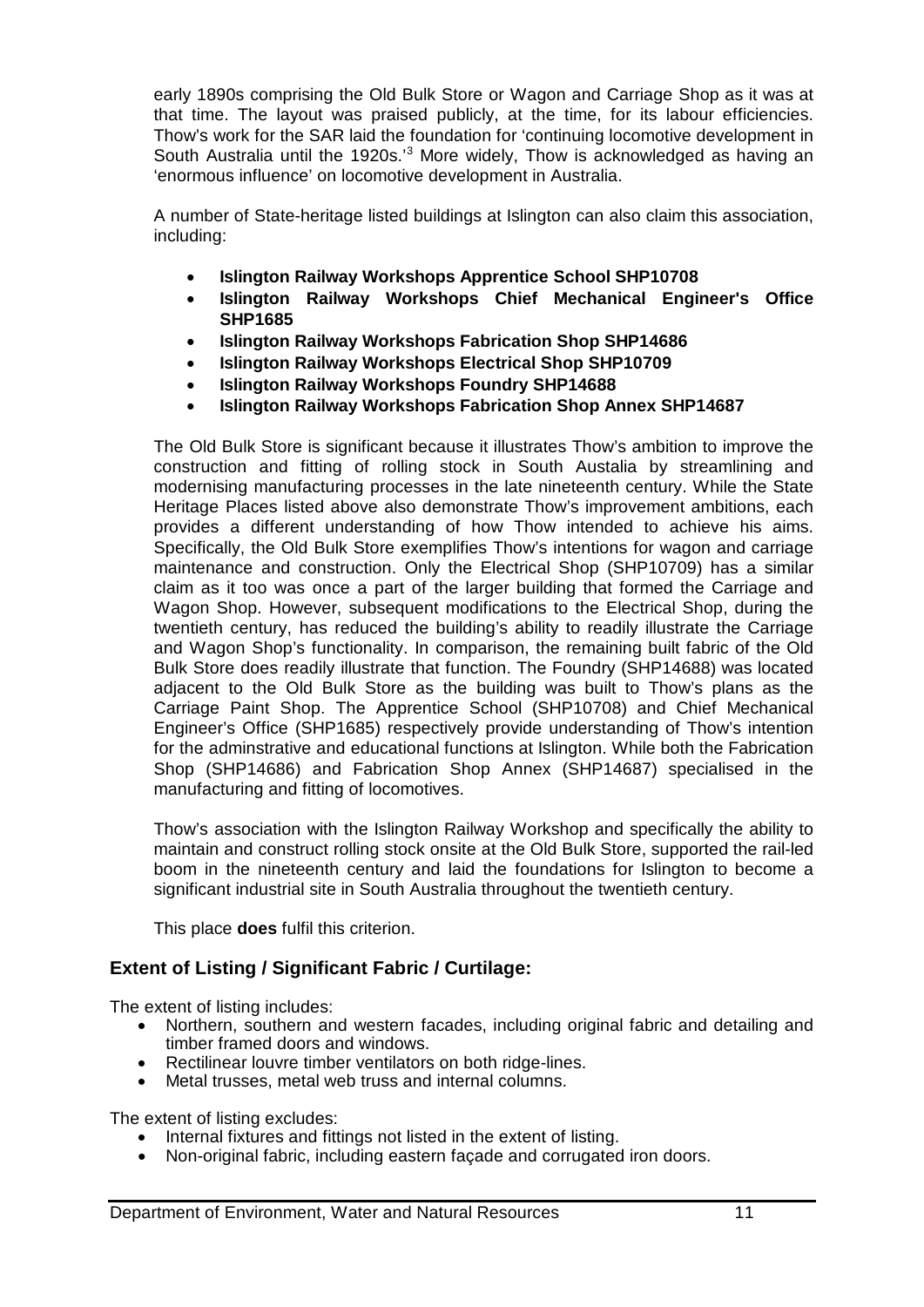# **REFERENCES:**

Donovan, P and O'Neil, B (1992), *the Long Haul: Australian National 1978-1988*, (Adelaide, Focus Books).

Marshall, D, Brassil, T, Doyle, H 2012 *Heritage Assessment Of The Former Islington Railway Workshops, Front Fence & Building 171*, Report for the Heritage Policy Unit, SA Department of Environment, Water and Natural Resources. Donovan and Associates, 1992 *Railway Heritage of South Australia* vols 1&2, National Trust of South Australia.

Morgan, D, 'Research Notes IRW Central Buildings' (Adelaide: State Heritage Unit).

'The Locomotive Workshops at Islington', *The Register*, 25 February 1892, p.6.

Walker, JD, (1990), 'Thow, William (1842-1926)', *Australian Dictionary of Biography*, ANU, http://adb.anu.edu/biography/thow-william-8801/text1535, accessed 12 December 2016.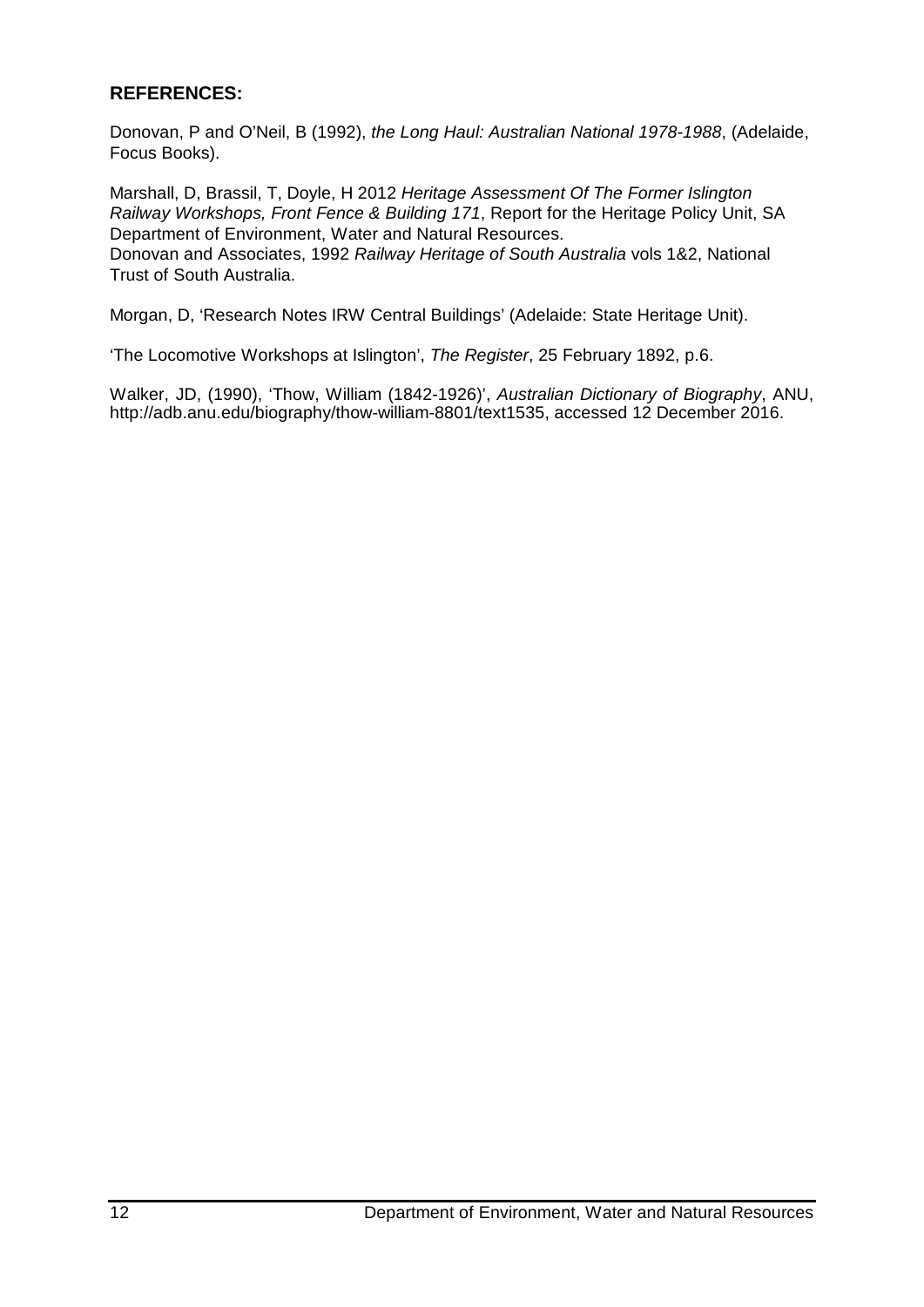**NAME:** Old Bulk Store, Islington Railway Workshops **PLACE NO.:** 26426

| <b>SITE RECORD:</b>           |                                                                                                                                                                                             |                                                                                 |  |  |
|-------------------------------|---------------------------------------------------------------------------------------------------------------------------------------------------------------------------------------------|---------------------------------------------------------------------------------|--|--|
| <b>FORMER NAME:</b>           | Carriage and Wagon Shop                                                                                                                                                                     |                                                                                 |  |  |
| <b>DESCRIPTION OF PLACE:</b>  | The Old Bulk Store has two parallel bays and is<br>constructed of bluestone with red brick quoins<br>and sandstone detailing, corrugated-iron gable<br>roofs. The building dates from 1892. |                                                                                 |  |  |
| <b>DATE OF COMPLETION:</b>    | 1892, 1920s                                                                                                                                                                                 |                                                                                 |  |  |
| <b>REGISTER STATUS:</b>       | <b>Description:</b><br>Date:                                                                                                                                                                | Nominated<br>25 June 2013                                                       |  |  |
| <b>CURRENT USE:</b>           | <b>Description:</b><br>Dates:                                                                                                                                                               | Unused                                                                          |  |  |
| <b>PREVIOUS USE(S):</b>       | <b>Description:</b>                                                                                                                                                                         | Carriage and Wagon Shop/<br><b>Bulk Store</b>                                   |  |  |
|                               | Dates:                                                                                                                                                                                      | 1892/1920s                                                                      |  |  |
| <b>ARCHITECT/BUILDER</b>      | Name:<br>Dates:                                                                                                                                                                             | South Australian Railways<br>1892/1920s                                         |  |  |
| <b>SUBJECT INDEXING:</b>      | Group:<br>Category:                                                                                                                                                                         | Transport (Rail)<br>Railway Workshop                                            |  |  |
| <b>LOCAL GOVERNMENT AREA:</b> | <b>Description:</b>                                                                                                                                                                         | City of Port Adelaide Enfield                                                   |  |  |
| <b>LOCATION:</b>              | <b>Street Name:</b><br>Town/Suburb:<br><b>Post Code:</b>                                                                                                                                    | <b>Churchill Road</b><br>Kilburn<br>5084                                        |  |  |
| <b>LAND DESCRIPTION:</b>      | <b>Title Type:</b><br>Volume:<br>Folio:<br>Lot No.:<br><b>Section:</b><br>Hundred:                                                                                                          | <b>CT</b><br>6179<br>405<br>D95846 A144<br>Part Section 379, 380, 381<br>Yatala |  |  |
| <b>OWNER:</b>                 |                                                                                                                                                                                             |                                                                                 |  |  |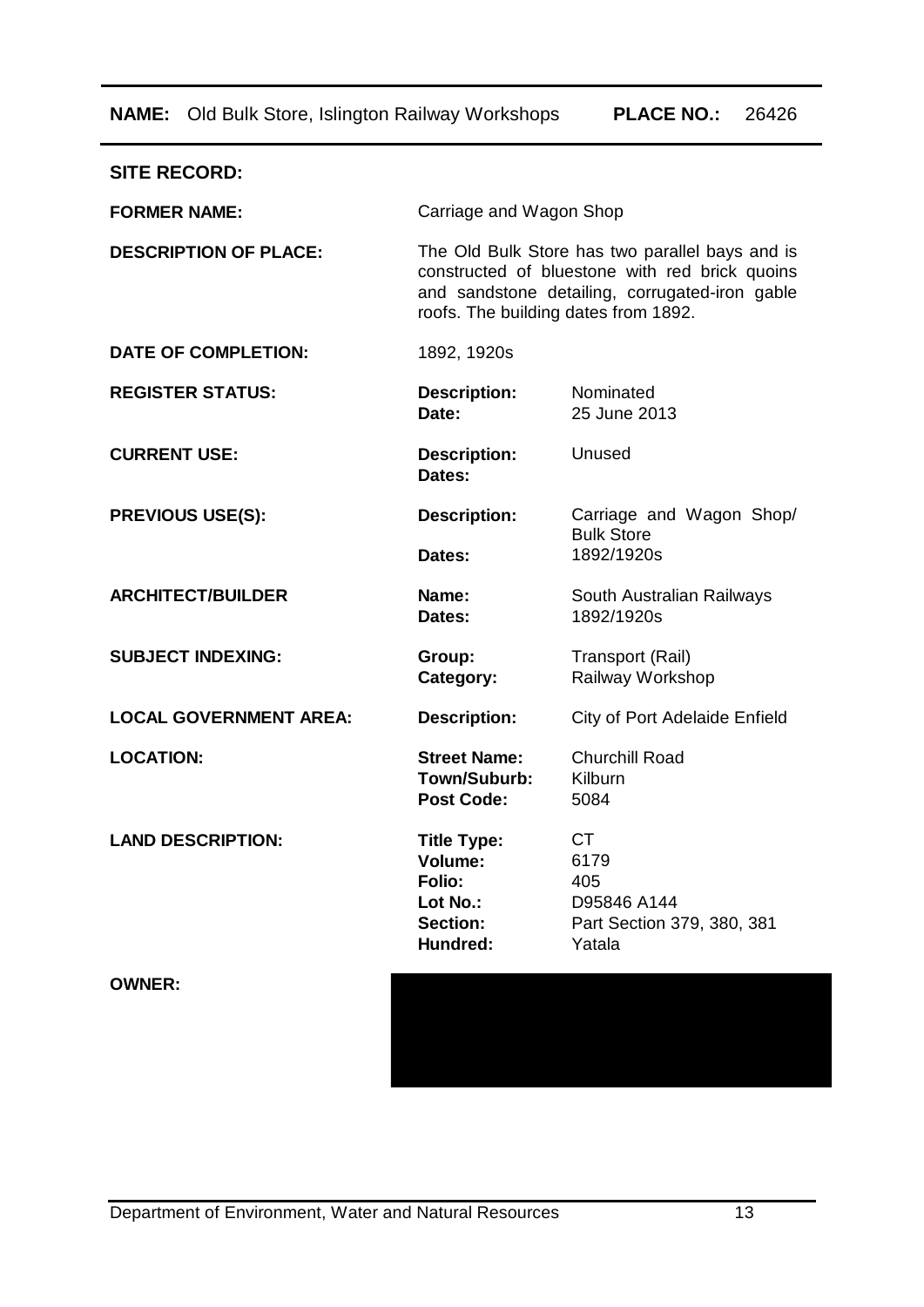**NAME:** Old Bulk Store, Islington Railway Workshops **PLACE: 26426** 



OLD BULK STORE, ISLINGTON RAILWAY WORKSHOP

#### **Churchill Road, Kilburn** Site plan generally indicating the boundary of the place.

## **LEGEND**

Existing State Heritage Places at Islington Railway Workshops<br>Extent of place being assessed - Parcel boundaries

N<sub>1</sub>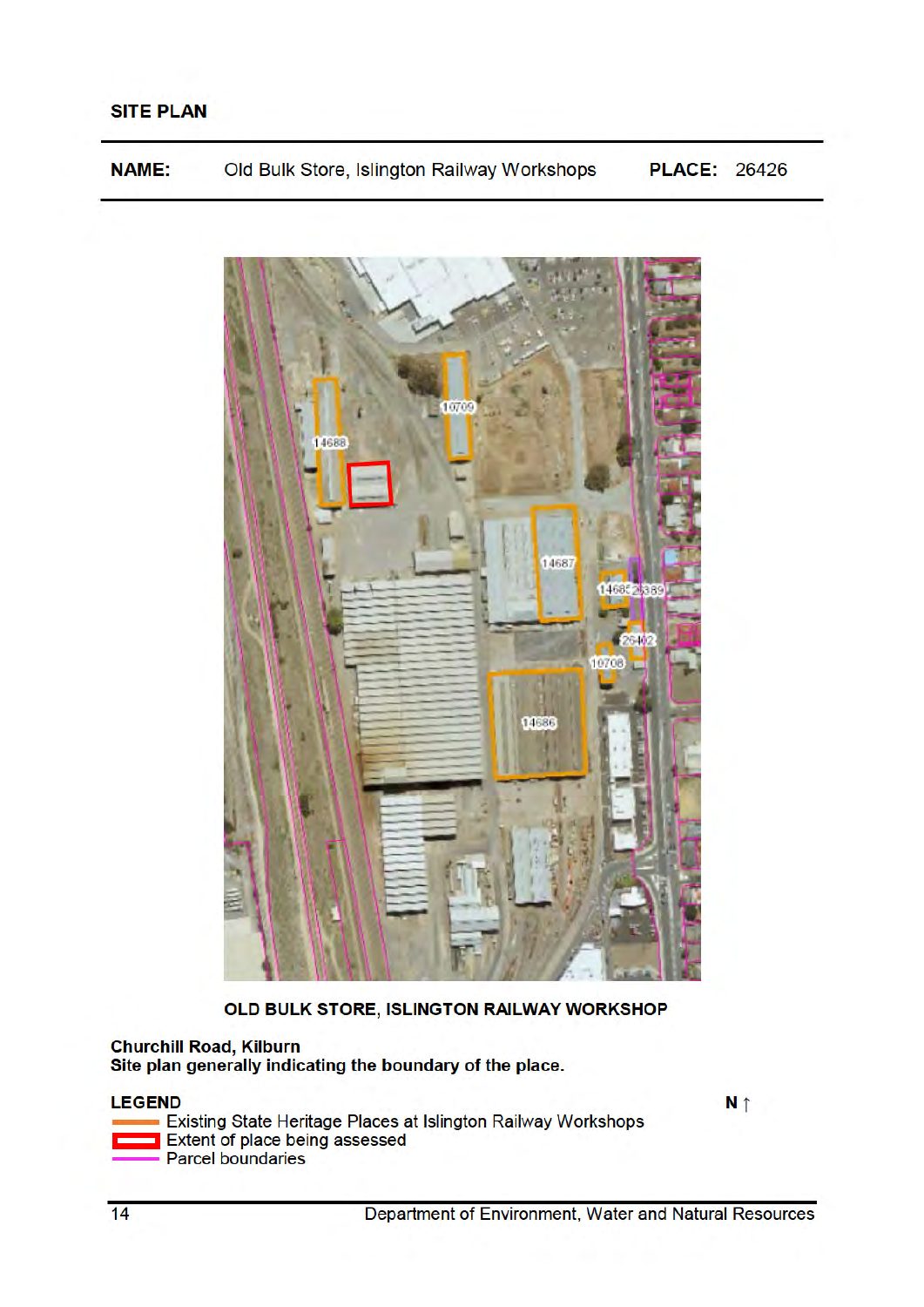**NAME:** Old Bulk Store, Islington Railway Workshops **PLACE:** 26426



Old Bulk Store – View from south-west corner



Old Bulk Store – View from south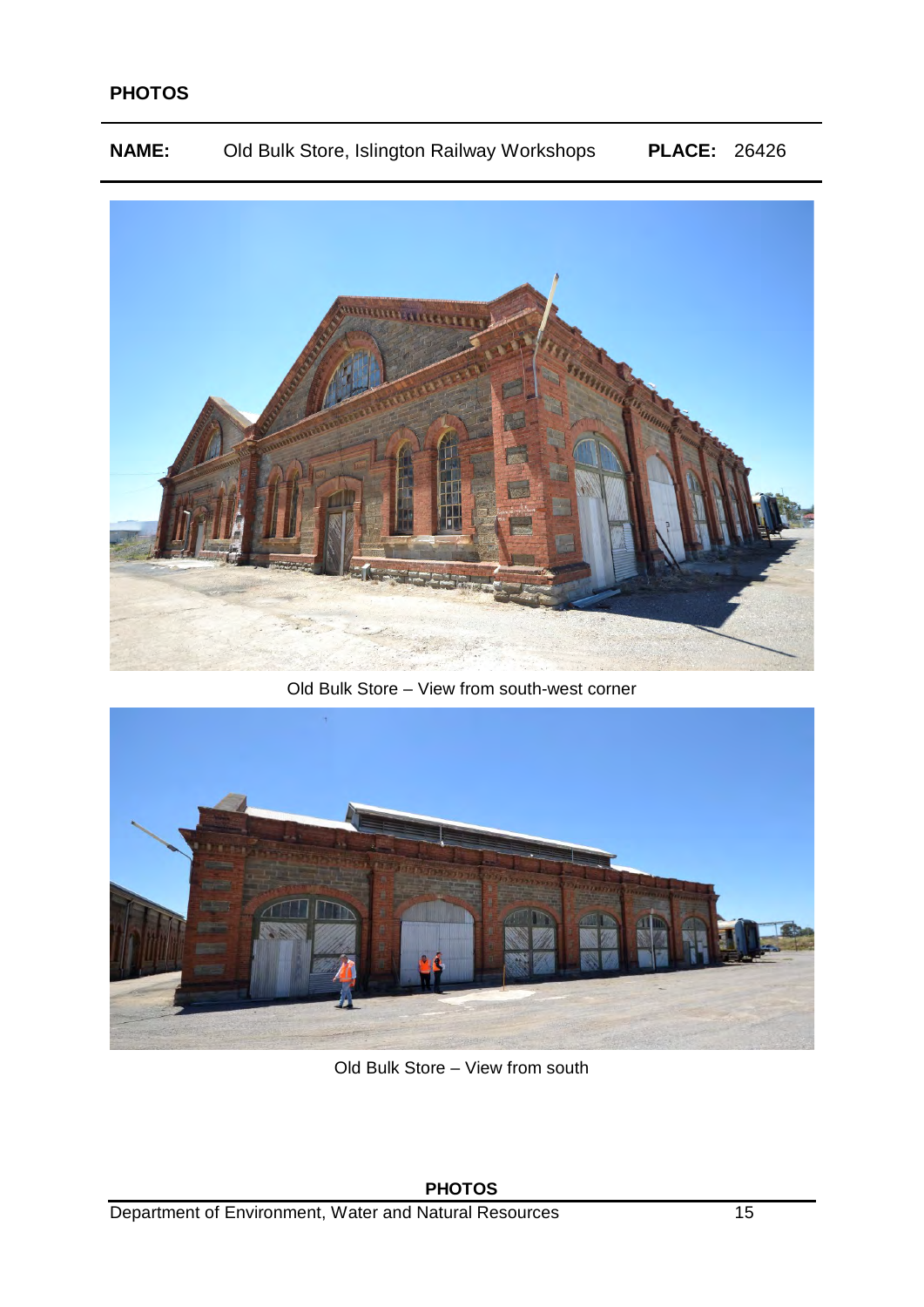## **NAME:** Old Bulk Store **PLACE NO.:** 26426 Islington Railway Workshop





Old Bulk Store – View from north Old Bulk Store – Detail showing decorative elements of the building – note parapet



Old Bulk Store – Detail showing window sill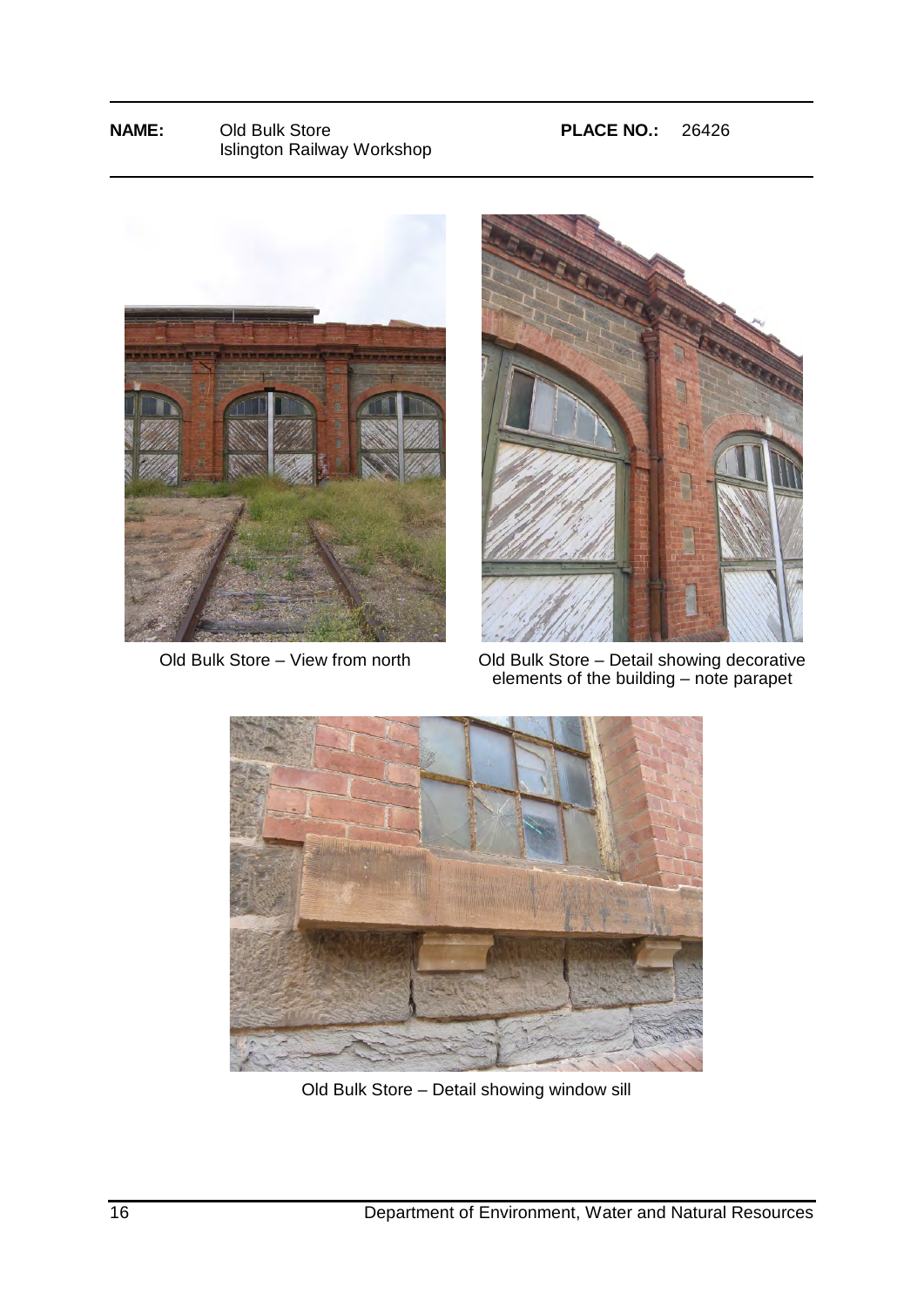**NAME:** Old Bulk Store **PLACE NO.:** 26426 Islington Railway Workshop



Old Bulk Store – Interior – note original central metal web truss and support columns



Department of Environment, Water and Natural Resources 17 Old Bulk Store – Interior – note later steel/reinforced concrete infill wall